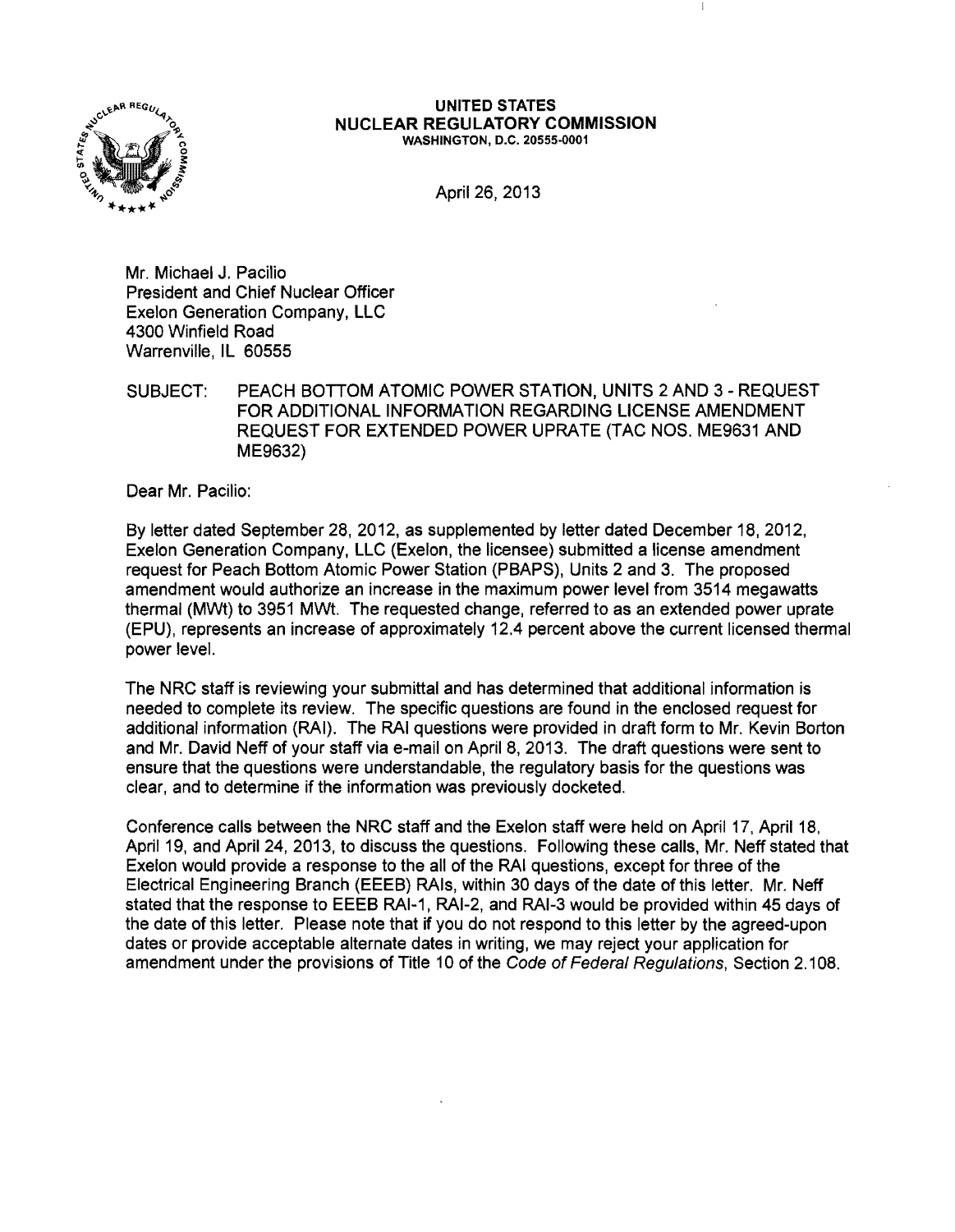M. Pacilio  $-2$  -

**If** you have any questions, please contact me at (301) 415-1420.

Sincerely,

Lm

Richard B. Ennis, Senior Project Manager Plant Licensing Branch 1-2 Division of Operating Reactor Licensing Office of Nuclear Reactor Regulation

 $\mathbb{I}$ 

Docket Nos. 50-277 and 50-278

Enclosure: Request for Additional Information

cc w/encl: Distribution via ListServ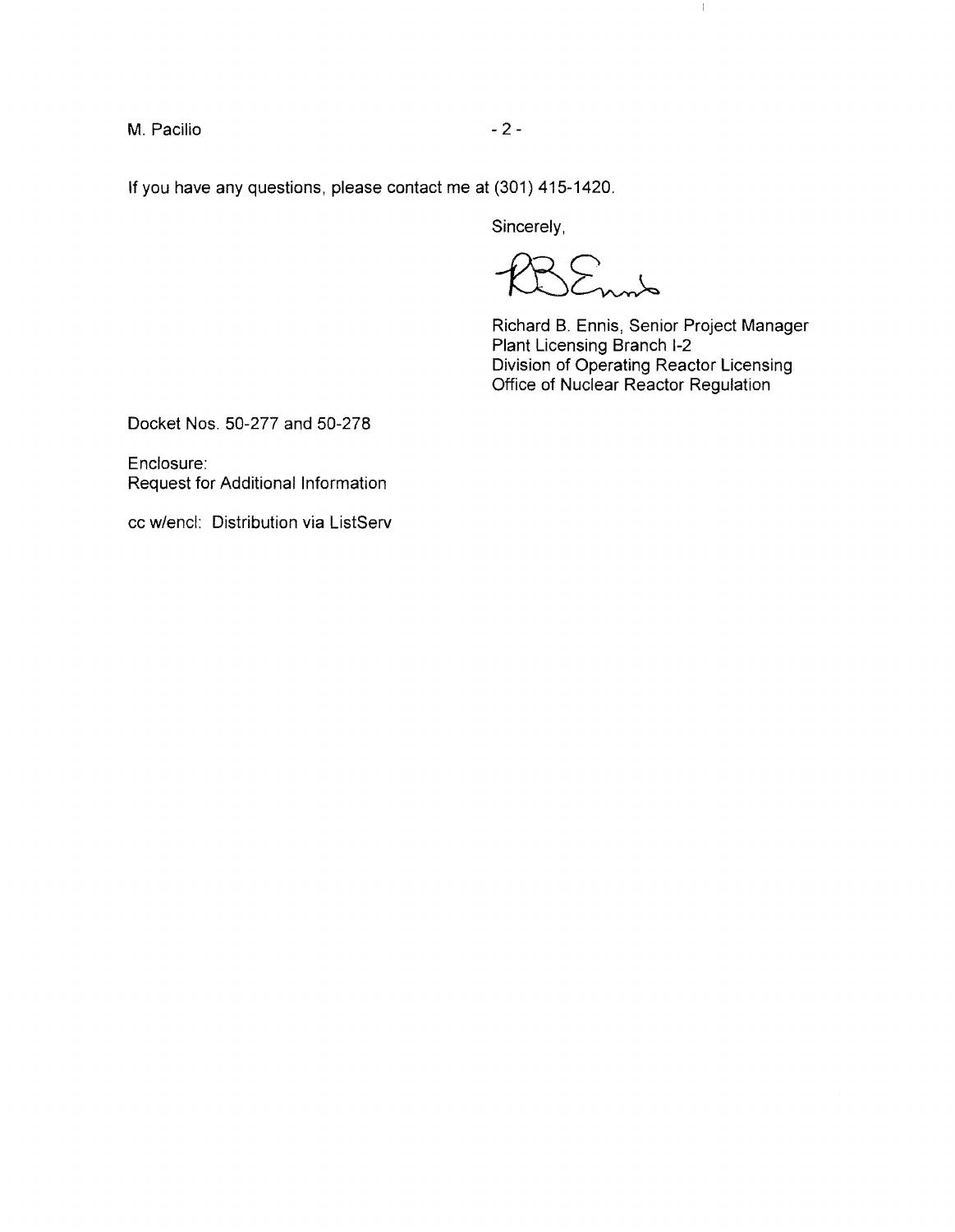# REQUEST FOR ADDITIONAL INFORMATION

# REGARDING PROPOSED LICENSE AMENDMENT

# EXTENDED POWER UPRATE

# PEACH BOTTOM ATOMIC POWER STATION, UNITS 2 AND 3

# DOCKET NOS. 50-277 AND 50-278

By letter dated September 28,2012, as supplemented by letter dated December 18,2012 (Agencywide Documents Access and Management System (ADAMS) Accession Nos. ML 122860201 and ML 12312A443, respectively), Exelon Generation Company, LLC (Exelon, the licensee) submitted a license amendment request for Peach Bottom Atomic Power Station (PBAPS), Units 2 and 3. The proposed amendment would authorize an increase in the maximum power level from 3514 megawatts thermal (MWt) to 3951 MWt. The requested change, referred to as an extended power uprate (EPU), represents an increase of approximately 12.4 percent above the current licensed thermal power level.

The NRC staff is reviewing your submittal and has determined that additional information is needed to complete its review. The specific request for additional information (RAI) is addressed below.

# Accident Dose Branch (AADB)

Reviewer: John Parillo

# AADB RAI-1

In an effort to ensure a complete and accurate review of the dose consequence analyses, please provide additional information (preferably in tabular form) describing, for each designbasis accident affected by the proposed EPU, all the basic parameters used in the dose consequence analyses. For each parameter, please indicate the current licensing basis (CLB) value, the revised EPU value where applicable, as well as the basis for any changes to the CLB. The NRC staff notes that some of the requested information has been provided in textual form in Section 2.9.2, "Radiological Consequences Analyses Using Alternative Source Terms," of Attachment 4 to the application dated September 28,2012. The NRC staff requests that the information in Section 2.9.2 be expanded to include all of the basic parameters whether or not the individual parameter is being changed for the EPU amendment. The staff also finds it helpful if the information is presented in separate tables for each affected accident.

# Fire Protection Branch (AFPB)

Reviewer: Naeem Iqbal

# AFPB RAI-1

Section 2.5.1.4.1, "Fire Protection Program," of Attachment 4 to the application dated September 28, 2012, states, in part, that "the higher decay heat associated with EPU may

**Enclosure**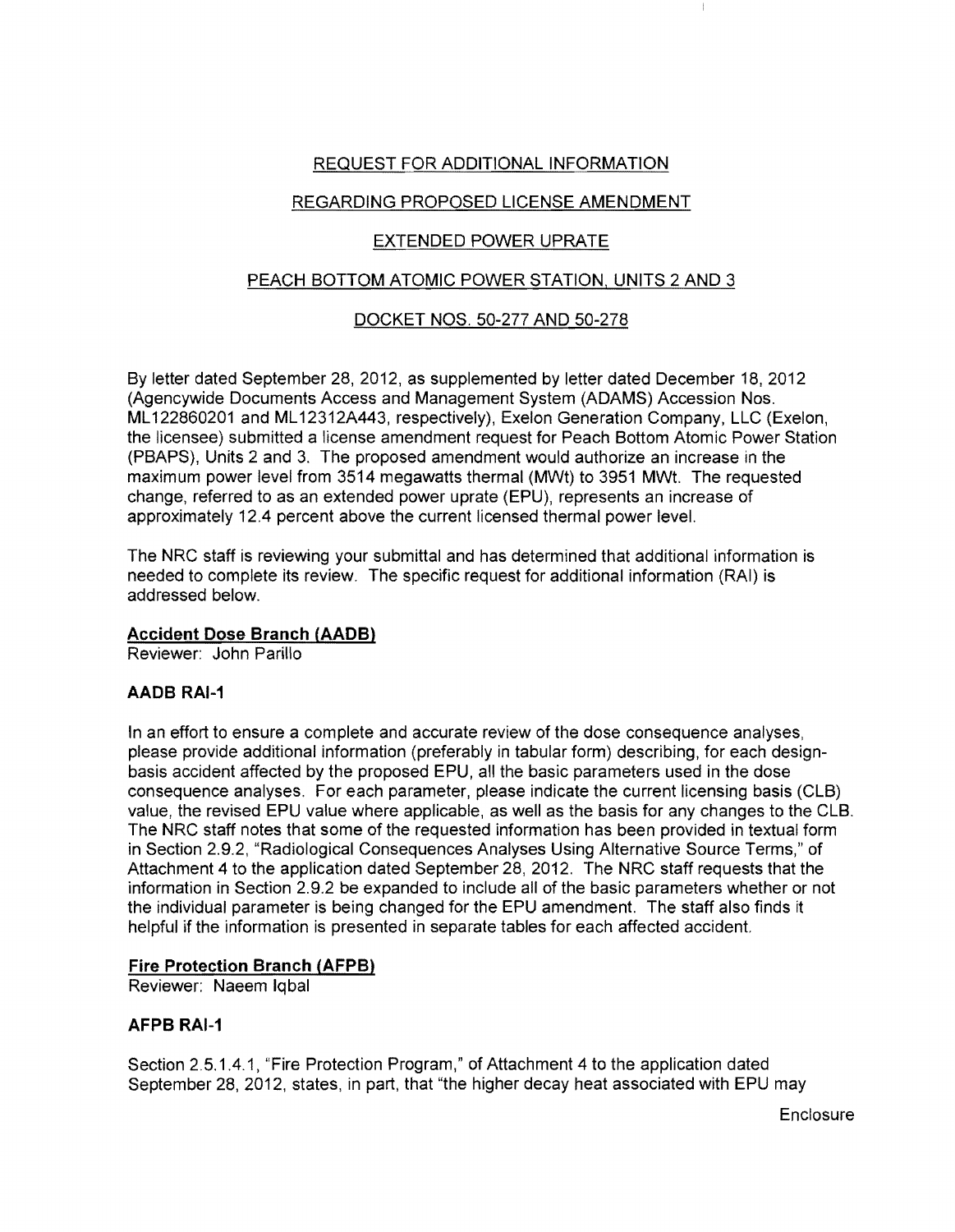reduce the time available for the operator to perform the actions necessary to achieve and maintain cold shutdown conditions." The NRC staff requests the licensee to verify that additional heat in the plant environment from the EPU will not: (1) interfere with required operator manual actions being performed at their designated time, or (2) require any new operator actions to maintain hot shutdown and then place the reactor in a cold shutdown condition.

# AFPB RAI-2

Section 2.5.1.4.1, "Fire Protection Program," of Attachment 4 to the application dated September 28, 2012, states, in part, that:

Modifications to the CST [condensate storage tank] will be implemented to ensure that sufficient inventory is available for the EPU Appendix R scenarios that credit the CST. Because the CST is credited as the exclusive HPCI [highpressure coolant injection] and RCIC [reactor core isolation cooling] makeup water source to the RPV [reactor pressure vessel] for the EPU Appendix R analysis, additional modifications will be implemented to ensure the CST makeup flowpath to HPCI and RCIC is available for Appendix R scenarios that credit HPCI and RCIC. Except for the CST modifications that are required, other safe shutdown systems and equipment used to achieve and maintain cold shutdown conditions do not change, and are adequate for the EPU conditions.

The NRC staff notes that modifications associated with the CST, HPCI, and RCIC have not yet been completed to address the impact on the fire protection program. The staff requests that the licensee discuss how the results of modifications associated with the CST, HPCI, and RCIC would impact the fire protection program and the plant's compliance with the fire protection program licensing basis, 10 CFR 50.48 or applicable portions of 10 CFR 50, Appendix R. Also clarify how the licensee will ensure that, once developed and implemented, the modifications will not change this impact.

In addition, clarify whether this amendment request involves other plant modifications, or changes to the fire protection program planned at EPU conditions (e.g., adding new cable trays, re-routing of existing cables, increases in combustible loading affecting fire barrier ratings, or changes to administrative controls). If any, the NRC staff requests the licensee to identify such proposed modifications and discuss their impact on the plant's compliance with the fire protection program licensing basis, 10 CFR 50.48, or applicable portions of Appendix A to Branch Technical Position (BTP) Auxiliary and Power Conversion Systems Branch (APCSB) 9.5-1, "Guidelines for Fire Protection for Nuclear Power Plants, Docketed Prior to July 1,1976."

## AFPB RAI-3

Some plants credit aspects of their fire protection system for other than fire protection activities (e.g., utilizing the fire water pumps and water supply as backup cooling or inventory for nonprimary reactor systems). If PBAPS credits its fire protection system in this way, the licensee should identify the specific situations and discuss to what extent, if any, the EPU affects these "non-fire-protection" aspects of the plant fire protection system. If PBAPS does not take such credit, the NRC staff requests that the licensee verify this as well.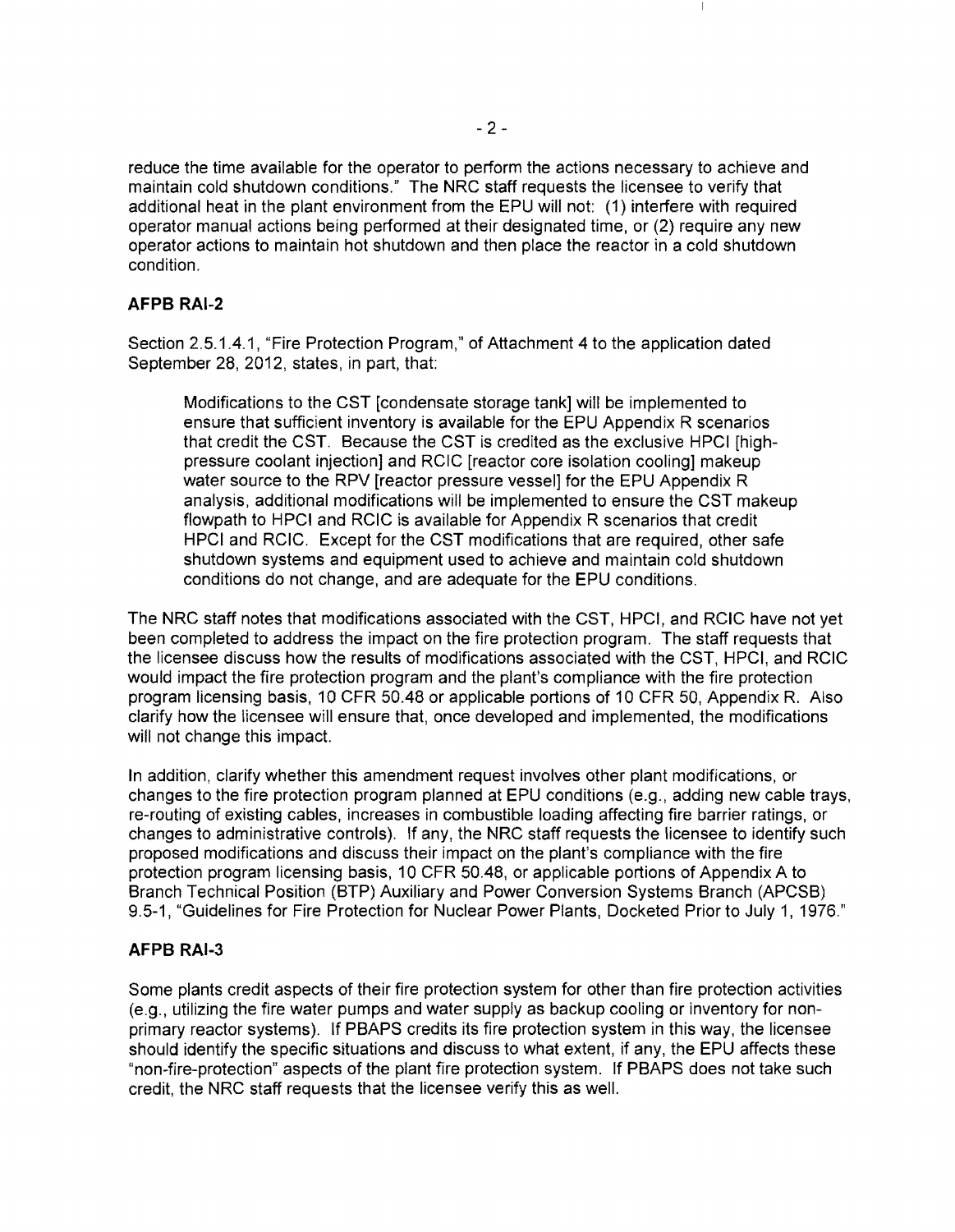In your response, discuss if any non-fire suppression use of fire protection water will impact the ability to meet the fire protection system design demands. If so, discuss how fire protection system design demands will be impacted.

## **Health Physics and Human Performance Branch (AHPB)**

Reviewer: Molly Keefe

# **AHPB RAI-1**

Section 2.11.1.2, "Changes to Operator Actions Sensitive to Power Uprate," of Attachment 4 to the application dated September 28, 2012, identifies 3 new operator actions needed as a result of the proposed EPU as follows:

- A new operator action will be created to place the residual heat removal (RHR) heat exchanger cross-tie valve in service if required to mitigate a rise in suppression pool temperature during the accident or event.
- A new operator action will be created to start a second high-pressure service water (HPSW) pump and establish a flowpath through the second RHR heat exchanger when the RHR heat exchanger cross-tie is in service. In connection with this, there will be an operator action to place the HPSW cross-tie in service if required.
- A new operator action will be created to refill the condensate storage tank from the refueling water storage tank about 90 minutes after the start of the event.

Are there any other new operator actions needed as a result of the proposed EPU?

# **AHPB RAI-2**

In addition to the new operator actions discussed above in AHPB RAI-1, Section 2.11.1.2, of Attachment 4 to the application dated September 28, 2012, discusses a number of changes to current operator actions that will occur as a result of the proposed EPU. Please delineate which of these changes are related to emergency or abnormal operating procedures.

# **AHPB RAI-3**

Section 2.11.1.2, of Attachment 4 to the application dated September 28, 2012, identifies the following changes in operator response time due to the proposed EPU:

- Operating procedures will be revised to reduce the time in which an operator is required to secure from the control room a high-pressure coolant injection pump that has spuriously started from 10 to 7.5 minutes during a Method "A" shutdown without a stuckopen relief valve (SORV).
- During a Method "A" shutdown with a SORV, the EPU analysis has determined that the time for entry into alternate shutdown cooling (ASDC) is reduced from 210 to 160 minutes.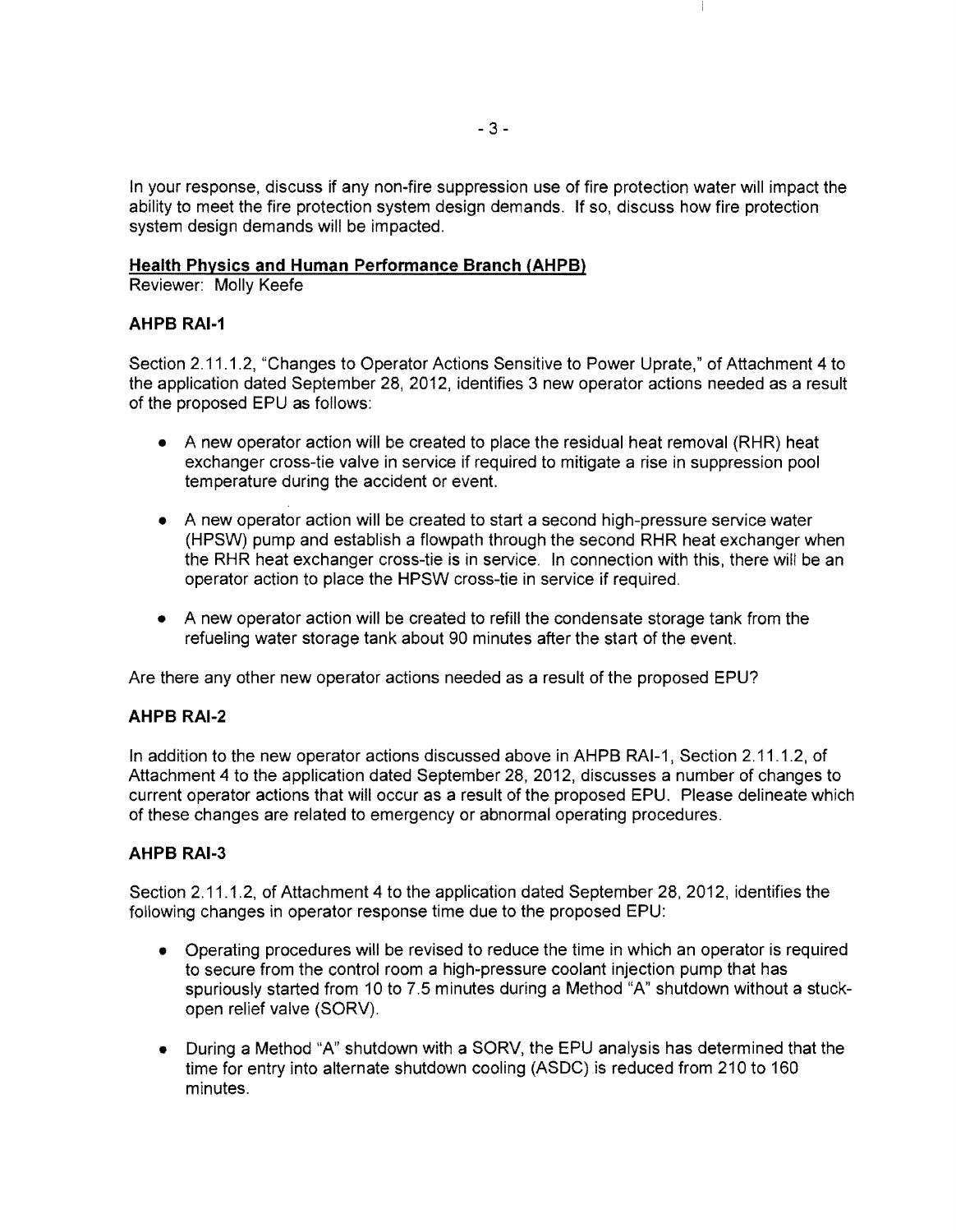- During Method "C" shutdowns, the EPU analysis has determined that the times for initiation of ASDC has increased from 30 minutes to 14 hours while the time after the event in which the operator must initiate reactor pressure vessel (RPV) depressurization has decreased from 27.5 minutes to 26.5 minutes for case C1, and 15 minutes to 14.7 minutes for case C2.
- During Method "D" shutdowns, without a SORV, the EPU analysis has determined that the times for initiation of ASDC has increased from 300 to 364 minutes while the time after the start of the event in which the operator must initiate RPV depressurization has decreased from 5 to 3.5 hours.
- During Method "D" shutdowns, with a SORV, the EPU analysis has determined that the time after the event for initiation of suppression pool cooling (SPC) has decreased from 4 to 2.5 hours, while without a SORV the time for initiation of SPC has decreased from 180 to 150 minutes.

Are there any other operator actions that will involve additional response time or will have reduced time available?

## **AHPB RAI-4**

Identify any operator actions that are being automated or being changed from automatic to manual as a result of the proposed EPU. Provide justification for the acceptability of these changes.

## **AHPB RAI-5**

Were any human factors lessons-learned from any other plant EPU experiences? If yes, please describe.

## **Electrical Engineering Branch (EEEB)**

Reviewer: Sergiu Basturescu

## **EEEB RAI-1**

In Table 2.3-1 of Attachment 4 to the application dated September 28,2012, the licensee provides the normal, design-basis accident (DBA) and total radiation requirements for rooms at PBAPS. For the environmental qualification (EQ) zones/areas, provide, in table form, a list of components and their respective qualification levels and parameters (i.e., temperature, pressure, humidity, chemical spray, submergence, and radiation) that shows that the EQ limits remain bounding under EPU conditions for normal operation, accident (Ioss-of-coolant accident (LOCA), main steam line break (MSLB)/high-energy line break (HELB)), and post-accident. Include the existing EQ limits in your response and show how EQ margins (e.g., temperature, pressure, radiation, etc.) are being maintained. Provide more detail with regard to the statement made on page 2-124 of Attachment 4 to the application dated September 28,2012, about the margin evaluation complying with the Institute of Electrical and Electronics Engineers (IEEE) 323-1974 (Standard for Qualifying Class 1E Equipment for Nuclear Power Generating Stations).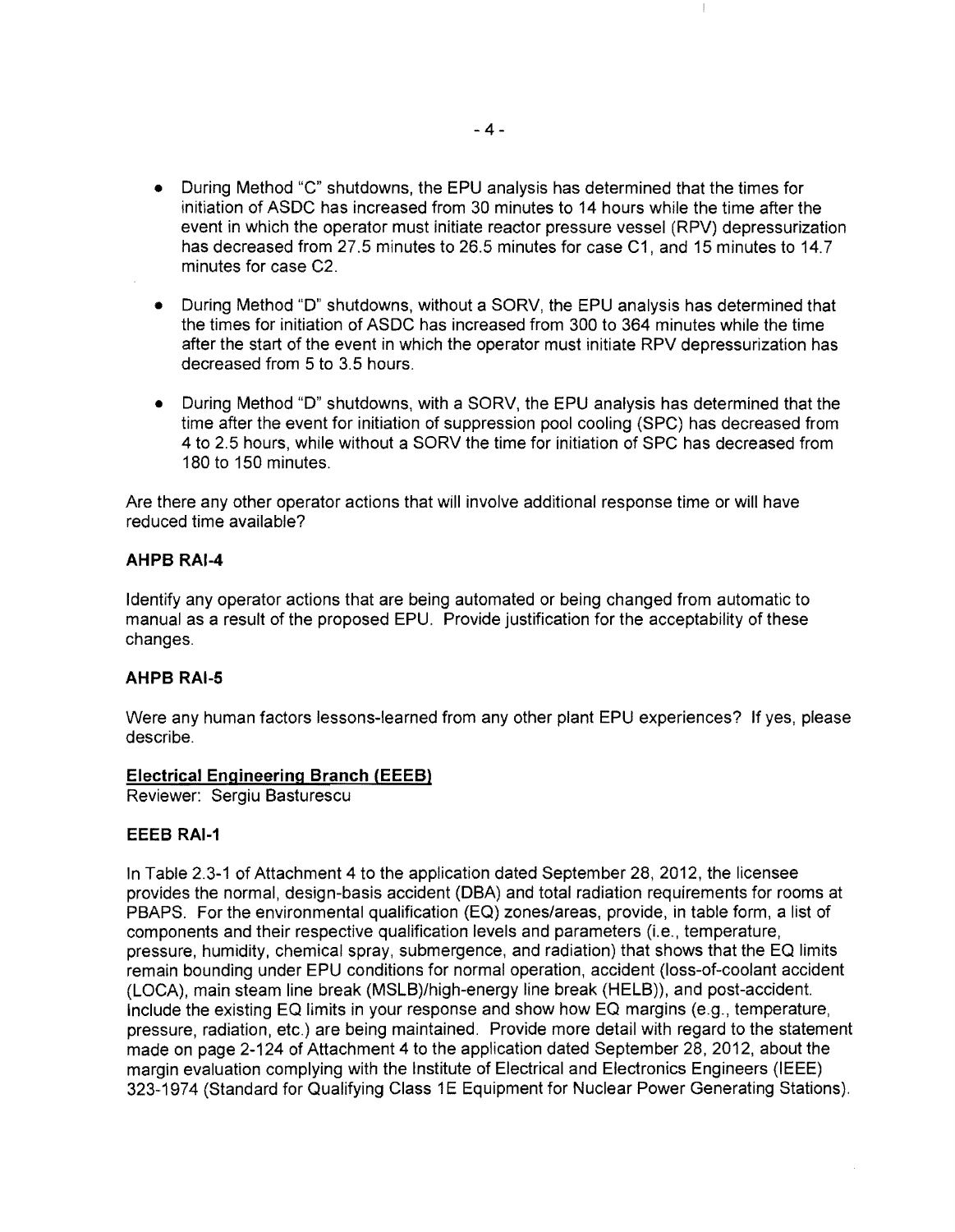## **EEEB RAI-2**

On page 2-124 of Attachment 4 to the application dated September 28,2012, the licensee states that limited life components (less than 60 years) are addressed within the PBAPS EO program as warranted. Provide a list of all EO Program equipment that will have a limited life due to increase in temperature, pressure, humidity, and radiation at EPU conditions. Confirm that there is no EO equipment that needs to be replaced prior to EPU implementation.

### **EEEB RAI-3**

In Figure 2.3-1 of Attachment 4 to the application dated September 28,2012, the licensee presented the current EO temperature profile and revised post-EPU EO temperature profile, for the drywell (DW). Update this profile for the equipment to show that the equipment remains qualified for the temperature in the DW under EPU conditions. Provide a containment LOCAlMSLB Accident Pressure profile curve vs. the plant EO profile.

### **EEEB RAI-4**

Attachment 3, "Revised Generator Data," to Enclosure 11 a to Attachment 11 to the application dated September 28,2012, provides net and gross megawatt electric (MWe) values different than those shown on pages 2-174 and 2-175 of Attachment 4 to the application. Please clarify what the maximum gross and net MWe values will be at EPU conditions (including the associated power factor and reactive power values).

### **EEEB RAI-5**

On page 2-127 of Attachment 4 to the application dated September 28,2012, the licensee states that the grid analysis has determined that the EPU will not require transmission system upgrades. Provide the maximum apparent power through the switchyard components (tie-line, breakers, disconnects, buses, etc.) and show that the said component's ratings exceed the apparent power they are exposed to at EPU conditions.

### **EEEB RAI-6**

On page 4 of Attachment 9 to the application dated September 28, 2012, the licensee states that the generator auxiliaries will be modified or retrofitted to accommodate the new generator rating. Provide a description of the auxiliary modifications.

#### **EEEB RAI-7**

On page 2-128 of Attachment 4 to the application dated September 28,2012, the licensee states that the isolated phase bus duct (IPDB) is being modified to increase its continuous current rating to provide for operation at EPU output. Furthermore on page 4 of Attachment 9 to the application, the licensee states that the modification will require replacement of several portions of the existing IPDB. Provide further discussion on these modifications, detailing the portions that will need replacement, their rating and their adequacy for operating at EPU conditions.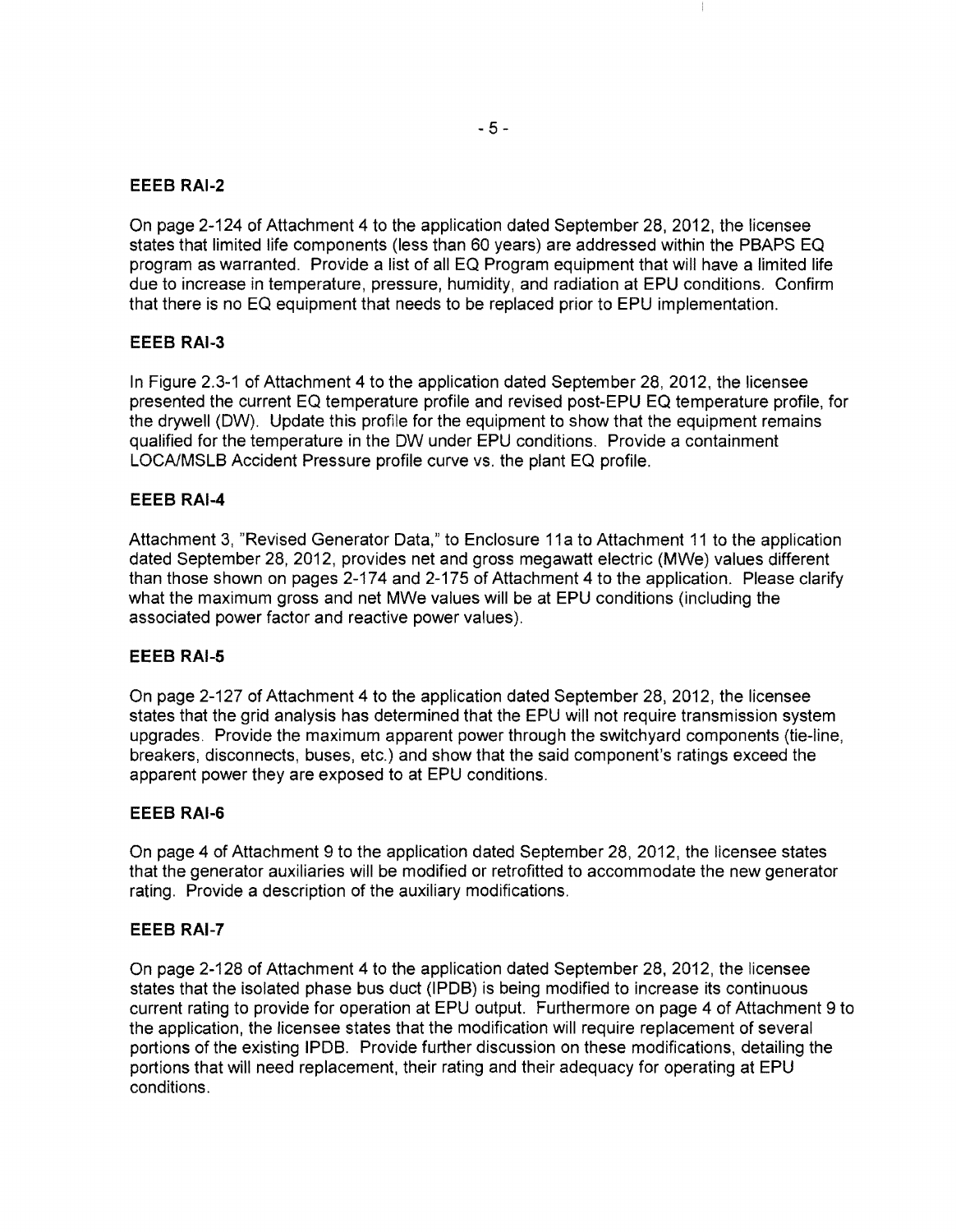## **EEEB RAI-8**

On page 2-128 of Attachment 4 to the application dated September 28,2012, the licensee states that other than those protective relays associated with the uprated main generator, the relay settings are unaffected by operation at EPU conditions. Provide a summary of the review performed for the protective relay settings at EPU load for the main generator, step-up transformer, and Class 1E transmission system. Also, clarify whether the existing under voltage and degraded voltage settings are adequate at EPU conditions.

### **EEEB RAI-9**

Section 2.3.3.2 of Attachment 4 to the application dated September 28,2012, states that the analytical electrical system computer model developed for PBAPS updated the main power transformer size to reflect the recent change of main power transformers and the proposed changes to main generators and condensate pumps. Provide a discussion on determining the adequacy of the ratings of the safety-related bus.

### **EEEB RAI-10**

In Table 2.3-3 of Attachment 4 to the application dated September 28,2012, the licensee provides the nameplate rating, required brake horsepower (BHP) and analyzed BHP for the condensate pumps. Discuss the apparent discrepancy between the condensate pumps nameplate rating and analyzed BHP at EPU conditions.

## **EEEB RAI-11**

On page 2-224 of Attachment 4 to the application dated September 28, 2012, the licensee states that an additional High-Pressure Service Water (HPSW) pump motor and Residual Heat Removal heat exchange cross-tie modifications will be needed due to the EPU. Provide a brief description of these modifications and its impact on the electric system. Provide the current licensed thermal power (CLTP) and EPU loading (kW), and continuous rating of the emergency diesel generators in light of these modifications. Also provide an electrical diagram that shows the additional HPSW pump and the cross-tie modifications.

#### **EEEB RAI-12**

In Table 2.3-2 of Attachment 4 to the application dated September 28, 2012, the equipment list does not include the unit auxiliary transformers (UATs). Clarify if the UATs require any modifications for EPU operation.

#### **EEEB RAI-13**

On page 2-133 of Attachment 4 to the application dated September 28, 2012, the licensee states that the only EPU effect to the DC system is the operation of the HPSW motor circuit breakers spring charging motor. Clarify whether the increased DC load will not adversely impact the capacity margin of the Class 1E battery. Clarify if there is any difference in capacity margin between CLTP and EPU conditions, for the Class 1E battery.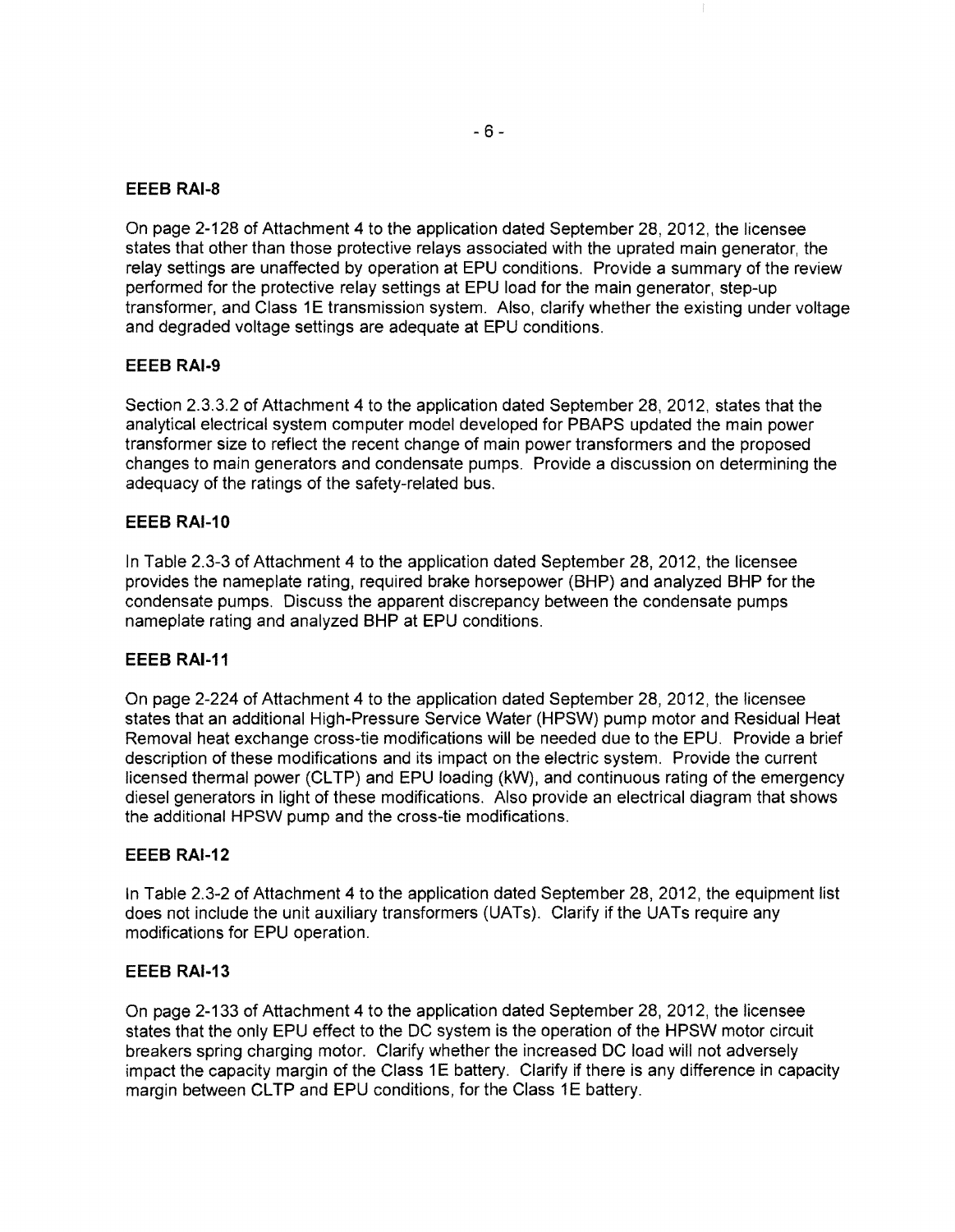## **EEEB** RAI-14

On page 2-135 of Attachment 4 to the application dated September 28, 2012, the licensee states that, with respect to station blackout (SBO), sufficient compressed gas capacity remains to perform emergency reactor pressure vessel depressurization. Provide a summary of the evaluation showing that the compressed gas capacity exists under EPU conditions for required automatic and manual operation during an SBO event.

## **EEEB** RAI-15

On page 2-135 of Attachment 4 to the application dated September 28,2012, the licensee states that areas containing equipment necessary to cope with an SBO event were evaluated for the effects of loss of ventilation due to an SBO. Provide a summary of this evaluation for the following areas: Control Room and Cable Spreading Room, Battery Room, Switchgear Room/Inverter Room, Drywell, Reactor Core Isolation Coolant Room, and High Pressure Coolant Injection Room.

## Instrumentation and Controls Branch (EICB)

Reviewer: Samir Darbali

## EICB RAI-1

In Section 3.1.12, "Primary Containment Isolation Instrumentation (TS Section 3.3.6.1)," of Attachment 1 to the application dated September 28, 2012, the second bullet describes the allowable value (AV) change to the Main Steam Line (MSL) Flow - High function. The proposed EPU would change the AV from  $\leq$  123.3 pounds per square inch differential (psid) to  $\leq$  173.8 psid. Table 2.4-1 in Attachment 4 to the application identifies the change to the MSL High Flow Isolation analytical limit (AL) in terms of % rated steam flow. Specifically, the proposed EPU would change the AL from 137.77% rated steam flow to 140% rated steam flow. However, the application does not describe how the change to the AL modified the AV, and thus how these values are related. Please provide a summary calculation that traces the change in AL (in terms of % rated steam flow) to the change in AV (in terms of psid).

# EICB RAI-2

By letter dated February 8, 2013 (ADAMS Accession No. ML 13042A096), GE Hitachi Nuclear Energy (GEH) submitted information to the NRC concerning a potential non-conservatism in the calculation of MSL choked flow rates. Specifically, GEH had recently discovered that some calculations of choked flow rates in the MSLs of boiling-water reactors were non-conservative, with potential effects on margins between choked flow conditions and existing MSL high-flow ALs, AVs, Nominal Trip Setpoints (NTSPs), and other setpoint values based on the AL. Please explain how the information provided by GEH in its letter dated February 8, 2013, affects the PBAPS EPU calculations for MSL High Flow.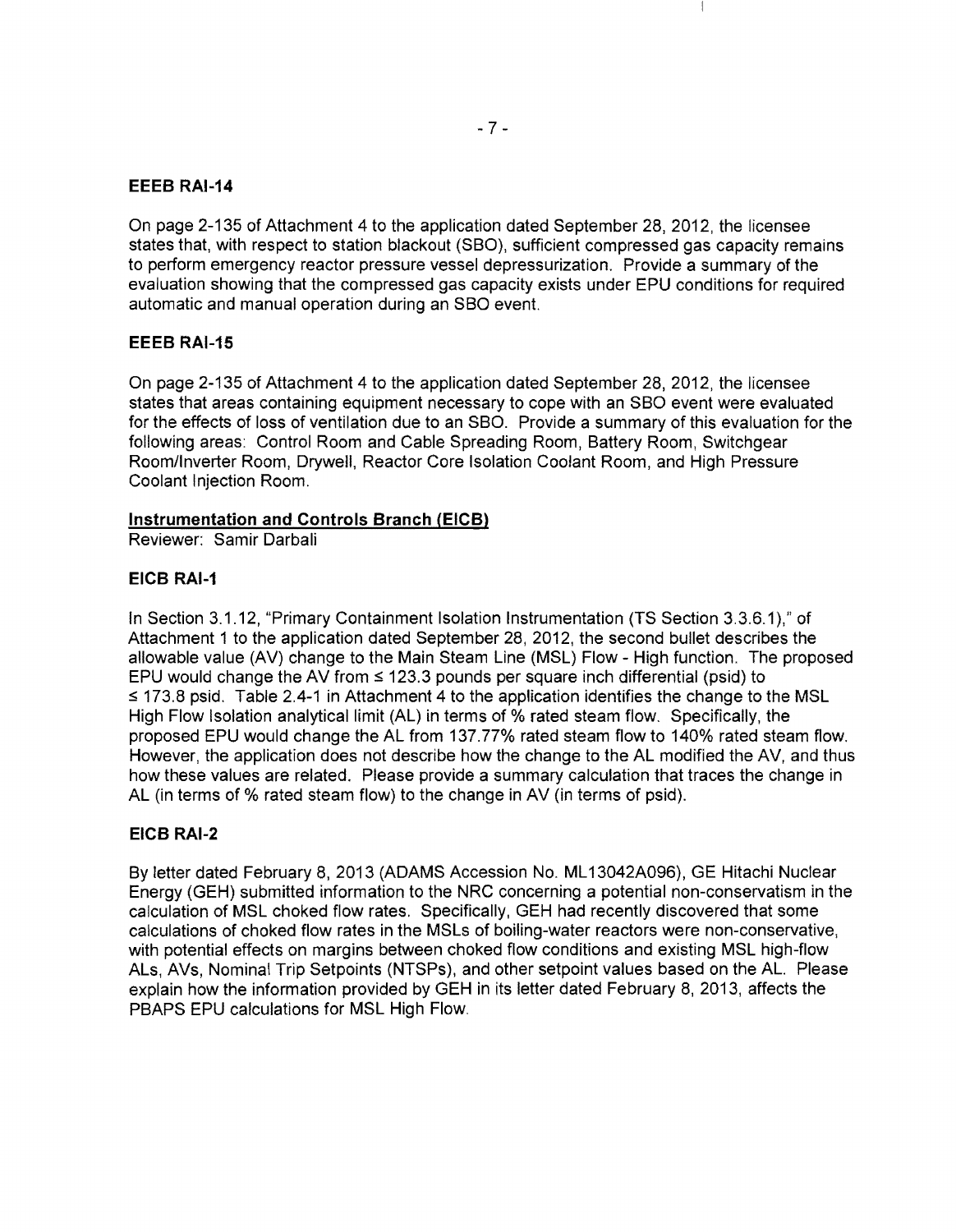# **Component Performance and Testing Branch (EPTB)**

Reviewer: John Huang

## **EPTB RAI-1**

**In** Attachment 4 of the application dated September 28,2012, the licensee notes in Section 2.2.4, "Safety-Related Valves and Pumps," that certain valves will be deleted from, and new valves added to, the inservice testing (1ST) program. The licensee also notes that the surveillance procedure for the Standby Liquid Control Pump will be changed. Please provide a detailed summary of the changes to the PBAPS 1ST program due to the EPU conditions.

## **EPTB RAI-2**

In Table 2.2-14, "EPU Effects to PBAPS Program Valves" of Attachment 4 of the application dated September 28,2012, the licensee notes that various actions will be required for valves with Low Margin, Medium Margin or Negative Margin. Please specify the criteria for how the margins are determined, and describe the respective actions required (e.g., switch adjustments, valve modifications or valve replacements).

# **Steam Generator Tube Integrity and Chemical Engineering Branch (ESGB)**

Reviewer: Aloysius Obodoako

## **ESGB RAI-1**

Based on review of Section 2.1.5, "Protective Coating Systems (Paints) - Organic Materials," of Attachment 4 to the application dated September 28,2012, the NRC staff understands that the licensee does not have test documentation available for the Carboline Carbozinc 11 topcoated with Phenoline 368 (CZ11/368) coating system. It appears that the coating system has not been qualified to withstand a design-basis accident (DBA) and has not been tested to demonstrate that it will not adversely impact the emergency core cooling system (ECCS). In lieu of testing, the licensee performed an analysis to evaluate the acceptability of the coating system at EPU conditions. In order for the staff to complete its evaluation of the acceptability of the coating system at EPU conditions, please provide the following information:

- a. Describe the current licensing basis with respect to the qualification testing for all safetyrelated coatings in containment.
- b. For the coating system CZ11/368, please provide additional information to justify why this system will be able to endure EPU conditions, including how the CZ11/368 coating system was determined to be suitable to remain adhered to the wall in containment and the torus under post-accident conditions.
- c. Discuss whether the CZ11/368 coating system has been repaired, remediated, or showed signs of degradation since being applied.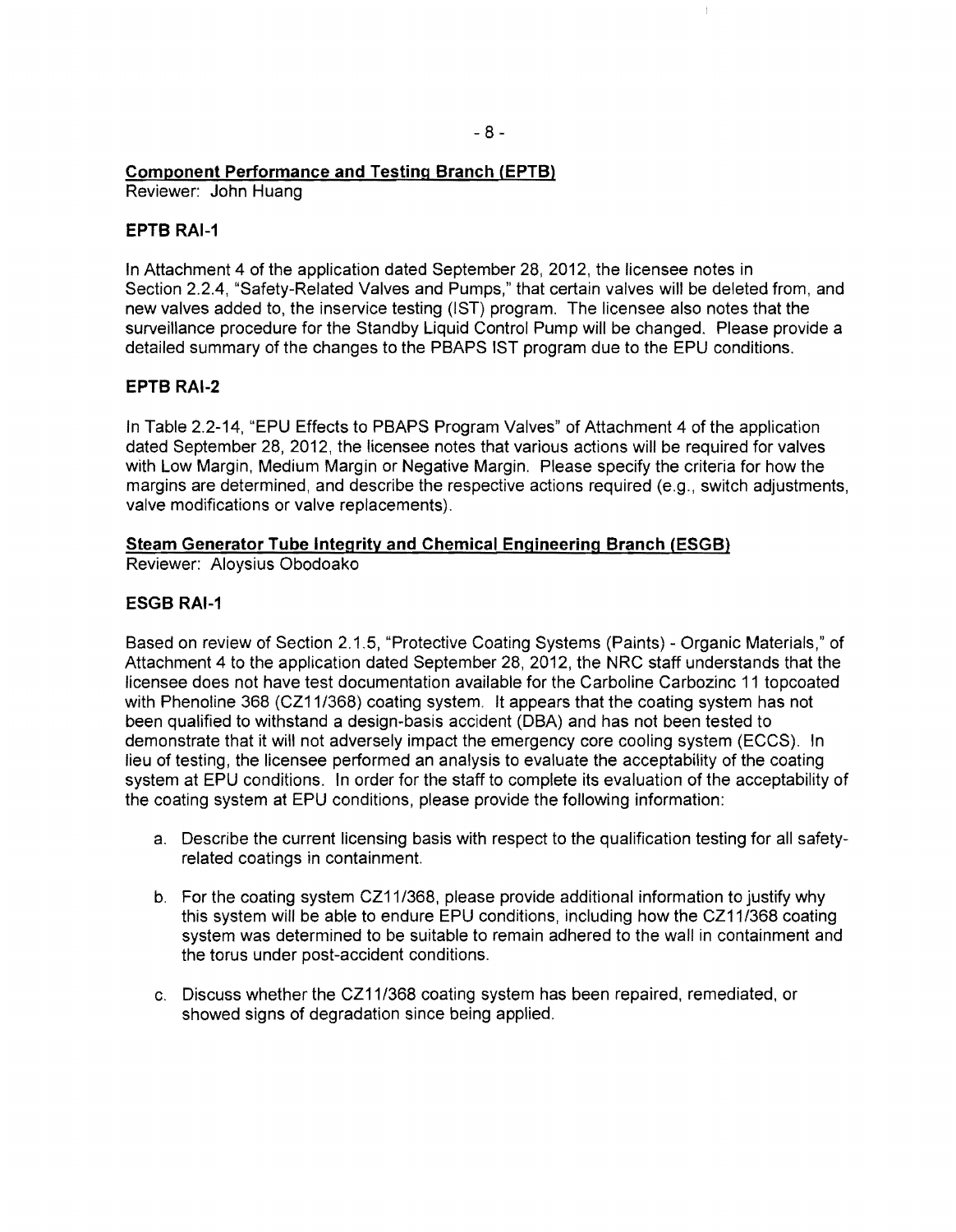## **ESGB RAI-2**

On page 2-13 of Attachment 4 to the application dated September 28,2012, it states that BIO-DUR 560BLUE is being used as a torus relining material and is qualified for EPU conditions.

- a. Discuss the extent of application of this coating (e.g., 100 percent of torus, only wetted portions) and whether it is or will be applied to the torus of both units.
- b. Discuss how the coating was DBA tested (see ASTM 3911).
- c. Discuss whether the coating was manufactured using 10 CFR Part 50, Appendix B, requirements.
- d. Discuss the qualification of personnel used to apply and inspect this coating.

## **ESGB RAI-3**

On page 2-14 of Attachment 4 to the application dated September 28,2012, the licensee states, "PBAPS currently follows ASTM D3843-93 to fulfill 10 CFR 50, Appendix B [Quality Assurance], requirements with clarification, exception, and one additional requirement as stated in the PBAPS QATR [Quality Assurance Topical Report]." Regulatory Guide 1.54, "Service Levell, II, and III Protective Coatings Applied to Nuclear Power Plants," cites ASTM D3843-00 (reapproved 2008) as an acceptable standard for QA practices. Please provide a copy of the 1993 edition or discuss the differences between the 1993 and 2000 editions. Furthermore, provide a discussion on what is meant by, " ... clarification, exception, and one additional requirement. .. " to the 1993 edition that are discussed in the PBAPS QATR.

## **Vessels and Internals Integrity Branch (EVIB)**

Reviewer: Dan Widrevitz

## **EVIB RAI-1**

Section 2.1.1 of Attachment 4 to the application dated September 28, 2012, concerning the reactor vessel materials surveillance program, notes that PBAPS, Unit 2 contains a capsule slated to be withdrawn and tested consistent with the implementation of the Boiling Water Reactor Vessel and Internals Project (BWRVIP) Integrated Surveillance Program (ISP) (Le, BWRVIP-86, Revision 1). Confirm that EPU conditions will not adversely impact the purpose of the capsule within the program, and/or that the appropriate BWRVIP personnel have been notified.

## **EVIB RAI-2**

Section 2.1.2 of Attachment 4 to the application dated September 28, 2012, states that beltline circumferential weld material  $RT_{NOT}$  values remain bounded by the requirements of Generic Letter (GL) 98-05, BWRVIP-05, and BWRVIP-74-A. The results supporting this statement are presented in Tables 2.1-3a and 2.1-3b. For boiling-water reactor (BWR) licensees requesting permanent relief from the inservice inspection requirements of 10 CFR 50.55a(g), for the

Ť.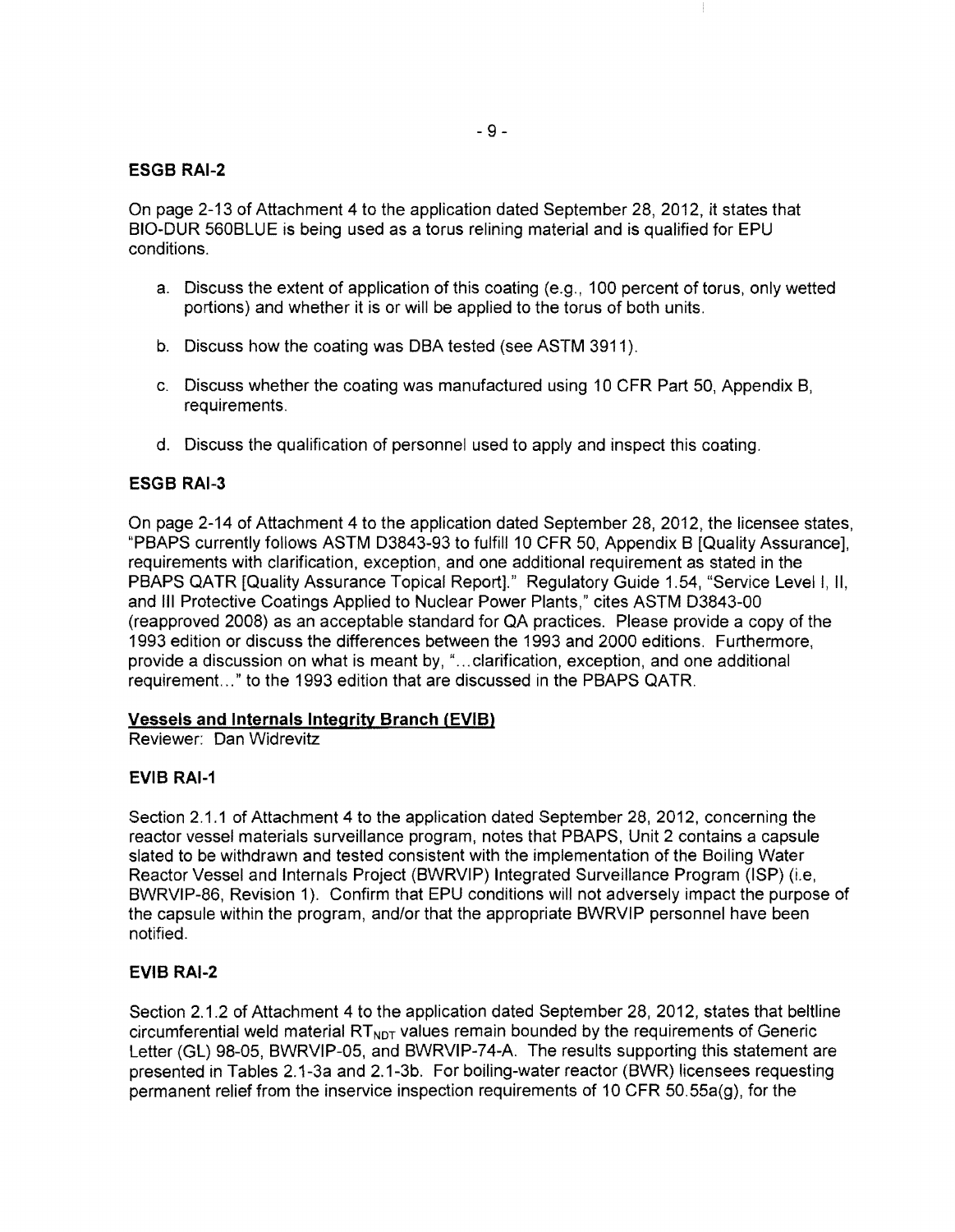volumetric examination of circumferential reactor pressure vessel welds, GL 98-05 required, in part, that the licensee implement operator training and establish procedures that limit the frequency of cold over-pressure events. Confirm that the licensee has implemented operator training and established procedures that limit the frequency of cold over-pressure events consistent with GL 98-05. Also confirm that the training and procedures will remain in place following implementation of the EPU and are adequate for EPU conditions.

## **EVIB RAI-3**

Section 2.1.3 of Attachment 4 to the application dated September 28, 2012, identifies the top guide, core shroud, and core plate as potentially being susceptible to irradiation-assisted stresscorrosion cracking (IASCC) at end-of-life. Provide the following information regarding inspection of the core plate and top guide:

### Core Plate

- a. Are lateral-restraint wedges installed or has an analysis of the hold-down bolts been conducted for the PBAPS, Units 2 and 3 core plates?
- b. If an analysis of the hold-down bolts has been conducted, provide details of the analysis.
- c. If lateral-restraint wedges are installed, or an analysis of hold-down bolts has been conducted, are inspections following BWRVIP-25, "BWR Core Plate Inspection and Flaw Evaluation Guidelines," still planned?

#### Top Guide

- a. Have BWRVIP-26-A, "BWR Top Guide Inspection and Flaw Evaluation Guidelines," inspections conducted to date identified any cracking in top guide grid beams at PBAPS, Units 2 and 3?
- b. In addition, confirm that PBAPS, Units 2 and 3 are following the inspection schedules outlined in BWRVIP-183, "Top Guide Grid Beam Inspection and Flaw Evaluation Guidelines," or describe the inspection programs implemented to address multiple top guide grid beam failures.

#### **EVIB RAI-4**

Section 2.1.3 of Attachment 4 to the application dated September 28, 2012, states that PBAPS, Units 2 and 3 utilize hydrogen water chemistry. Confirm that water chemistry conditions are maintained utilizing BWRVIP-190, "BWR Water Chemistry Guidelines."